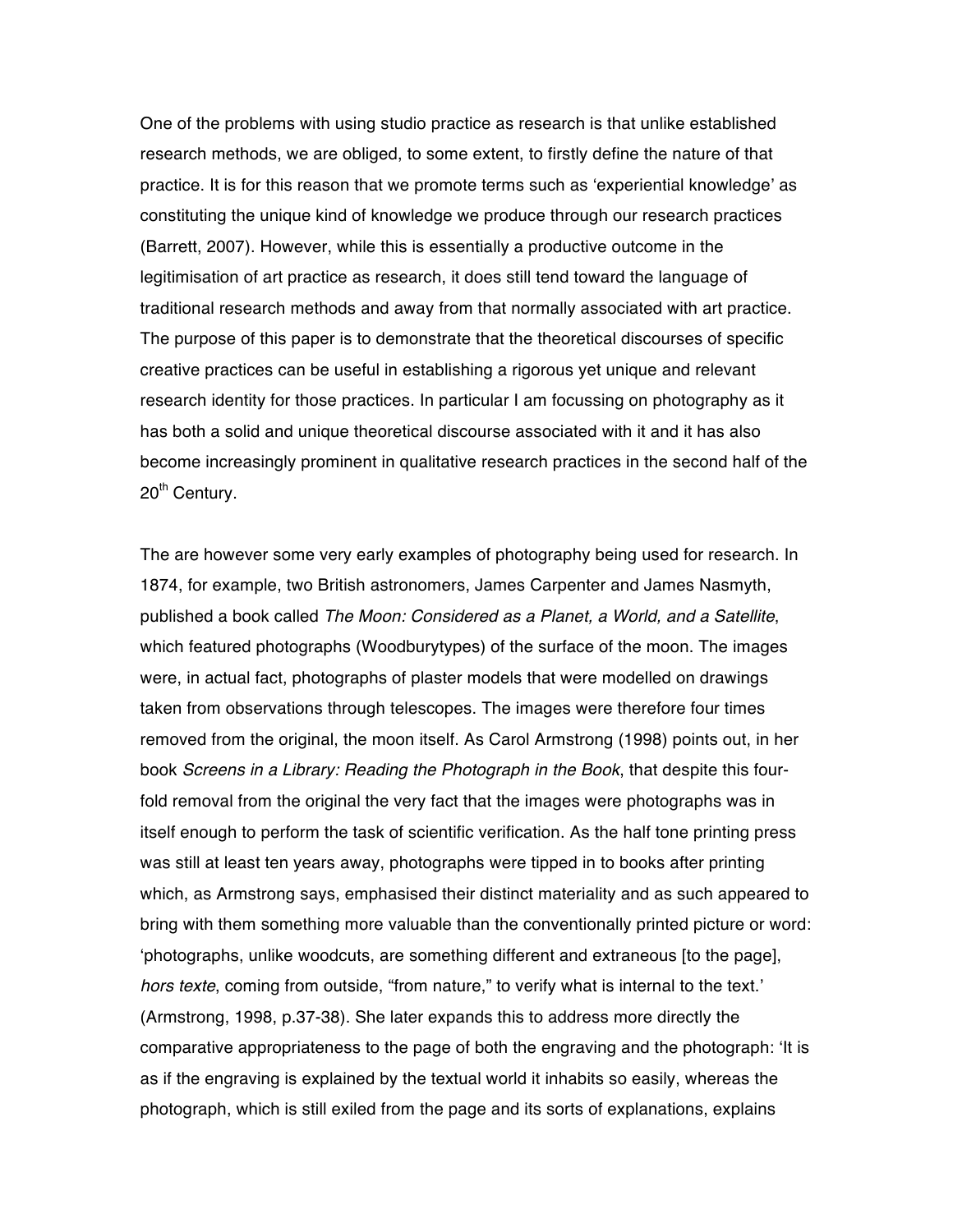itself naturally, not textually.' (Armstrong, 1998, p.105). Armstrong identifies the crucial characteristic of the photograph as 'still exiled from the page' in comparison to the easily assimilated, if not page-native, engraving. Here the photograph is understood as an object produced by nature itself. Carpenter and Nasmyth made no secret of the fact that their images were of plaster models, but their material difference to the other conventionally printed images in the book was so pronounced that their perceived naturalness seemed to supersede their obviously constructed subject matter.

It is no coincidence then that the relationship of photography to nature occurs in the title of another of the books that Armstrong studies, William Henry Fox Talbot's *Pencil of Nature*. Of particular interest is Talbot's image entitled *A Scene in a Library*, a photograph of two shelves of books in what appears to be a neat  $19<sup>th</sup>$  Century library. However the scene is not actually in a library but a specially constructed shelf in the courtyard of Talbot's English residence, Lacock Abbey (Bate, 2009, p.18). This image was therefore obviously an important one for Talbot to create as he did not simply give up on the project after realising that the image would not be possible in the actual library due to the lack of light. He went to the trouble of fabricating a shelf in an area where there was enough light to make the exposure, suggesting that this is an image that Talbot was determined to create, that its content was something that he truly wished to express. This constructed scene therefore exhibits a number of the theoretical conundrums that the medium of photography has presented to its theorists over the course of its existence: the conflict of the photograph's capacity as a medium of documentary evidence and its simultaneous capacity as an expressive artistic medium; the relationship between photography and other media such as printmaking; and even writing, but also photography's historical role in the production of knowledge.

Carpenter and Nasmyth's book and other examples that Armstrong studies in *Scenes in a Library*, including Charles Darwin's *The Expression of Emotion in Man and Animals* are scientific publications in which photography is employed to prove aspects of what is written in the books. Photographs, regardless of their content were able to act as scientific verification through the perceived intimacy of their relationship to nature, the very thing being studied. To contemporary audiences the fallibility of such methods is obvious, however, while attitudes toward photography may have evolved, there remain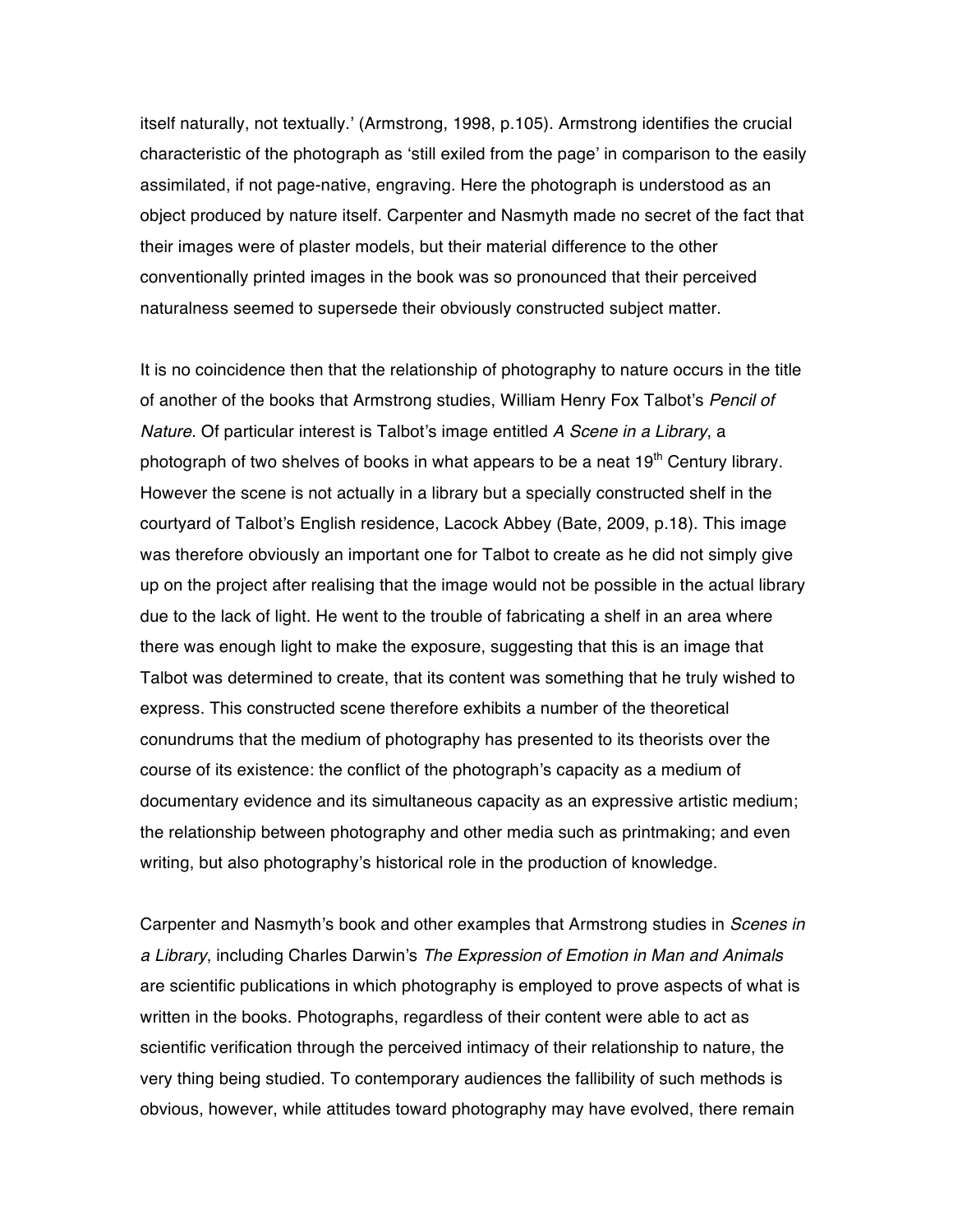those that are still based on the same basic assumptions evident in Armstrong's examples. Assumptions as to medium's the inherent 'photographicness' being not only a clearly identifiable characteristic but also something that is identifiably more authentic and true than other forms of representation, visual or otherwise. The implications of such assumptions are not simply theoretical, and reach far beyond those familiar arguments related to photographic truth, evidence and manipulation that are becoming increasingly tedious anyway. Where these assumptions can be most problematic is, just as in the  $19<sup>th</sup>$ Century examples, when they are associated with the production of knowledge, where claims to truth and evidence carry so much weight.

Photography is obviously no stranger to academic research, in fact it could be argued that it began as a result of it and has been a part of it ever since. However, while it is not uncommon to find it *contributing* to research, it is less common to find it as the main research methodology, the primary activity through which information will be gathered or the actual site of knowledge production. Practice-led research has opened up the possibility for photography, like other studio practices to be recognised as research practices in their own right. However outside of specific examples these practices are not usually discussed in terms of their actual merits as research methodologies. Photography is a peculiar case precisely because it already has a number of established roles within research practices that will be discussed shortly. However the purpose of this paper is to discuss photography's relevance to research practices through reference to some of the more complex theoretical arguments that have challenged long-held assumptions about the medium. In particular I will show that the theory of photography is absolutely crucial in understanding how photography can operate as a research method in a practice-led research project.

At the 2011 ACUADS conference I argued that, as a result of the fact that art theory and art practice are seen as mutually exclusive entities, many of the arguments around art practice as research generally ignore traditional art theory despite sharing the art object as their central focus. The result of this, I argued, was that some theoretical discussions of practice-led research were actually echoing outdated theories of art, such as formalism and could thus be subject to the same criticisms, demonstrating the necessity of uniting the two previously distinct fields. (Whamond, 2011). Rather than ignore art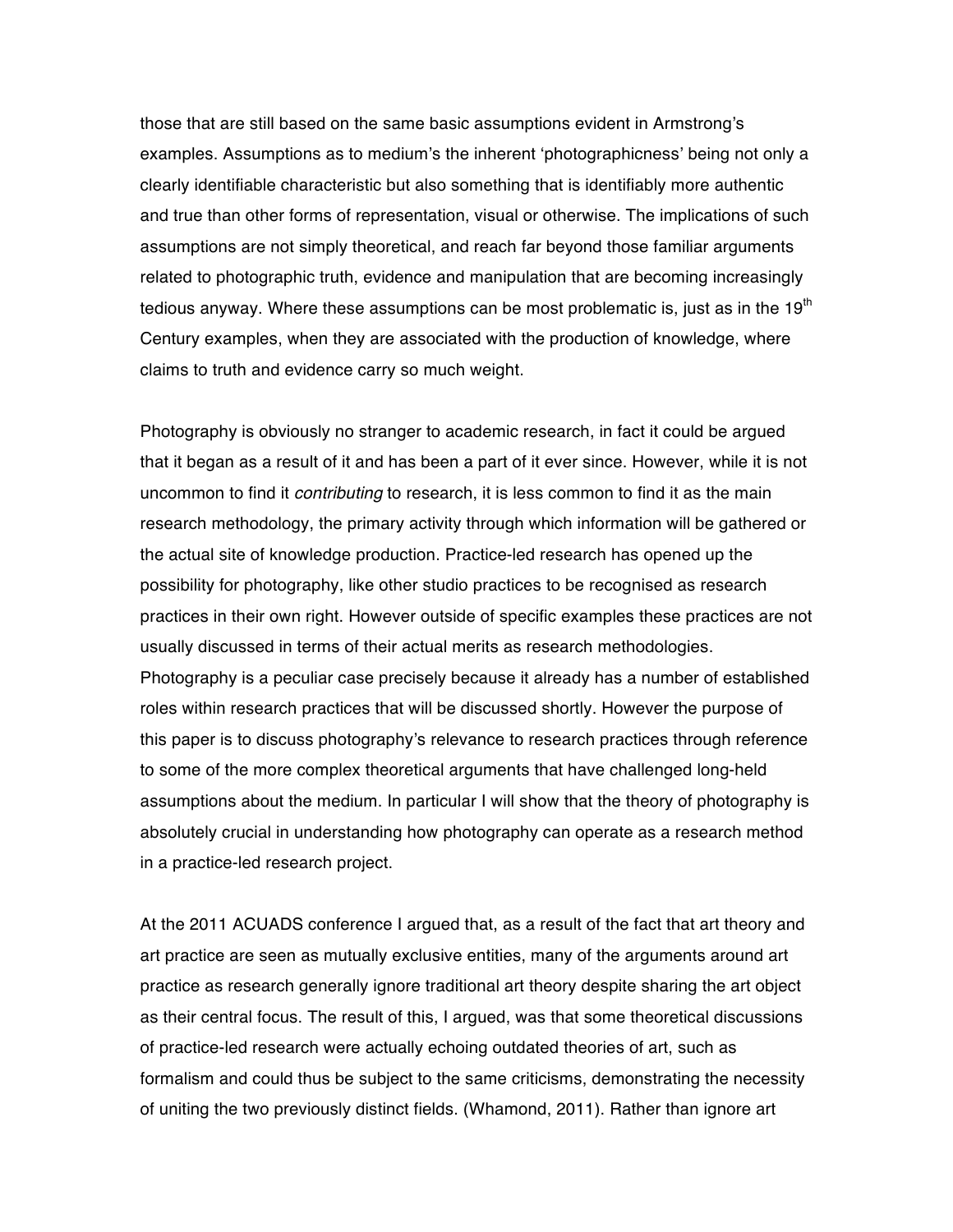theory in favour of scientific analogies, a more productive approach is to use art theoretical tropes to make sense of the more complex issues of art practice as research for the simple reason that it has already addressed a number of them. All of the key arguments have already been had, and if they have not, there is at least an existing discourse native to the subject providing the tools for us to conduct new ones without having to import imperfect analogies from other disciplines.

The case is the same with photography in that the key theoretical arguments have already been had with the more persistent points continuing to emerge from time to time but not however in the context of practice-led research. This is because the discussions of practice-led research have been general in nature, arguing for art practice as a whole to validate it in a research context. However photography is one medium around which a theoretical discourse has developed with its own unique points of emphasis and specific language. The terms *punctum* and index, for example, have specific currency in the discourse of photography as philosophical attempts to understand and explain this uniqueness. Both of these terms take up the majority of the discussion in James Elkins' (2007) book *Photography Theory* from the Art Seminar series. That a book could be published on this topic alone with contributions from 37 writers is testament to the unique and complex philosophical issues that this medium has given rise to in its relatively short history. With such an intellectual investment in the medium, its theoretical discourse can clearly not be overlooked when discussing photography in the context of practice-led research. If it is indeed photography that is leading the research project then the manner in which that occurs needs to do so with respect to the key photo-theoretical issues in conjunction with those facing practice-led research more generally.

Photography's position in the context of academic research is multi-layered. Firstly and most obviously it has entered the domain of research simply as a result of its general ubiquity. That is, just as it has been taken up by many disparate social, cultural and industrial practices, so it has been taken up by academic research. This has mainly occurred in the social sciences in fields such as anthropology and ethnography. Contemporary practitioners using photography in this context are more or less aware of the main theoretical debates surrounding the medium, at least enough that their research projects are able retain an acceptable level of rigour. In the best cases these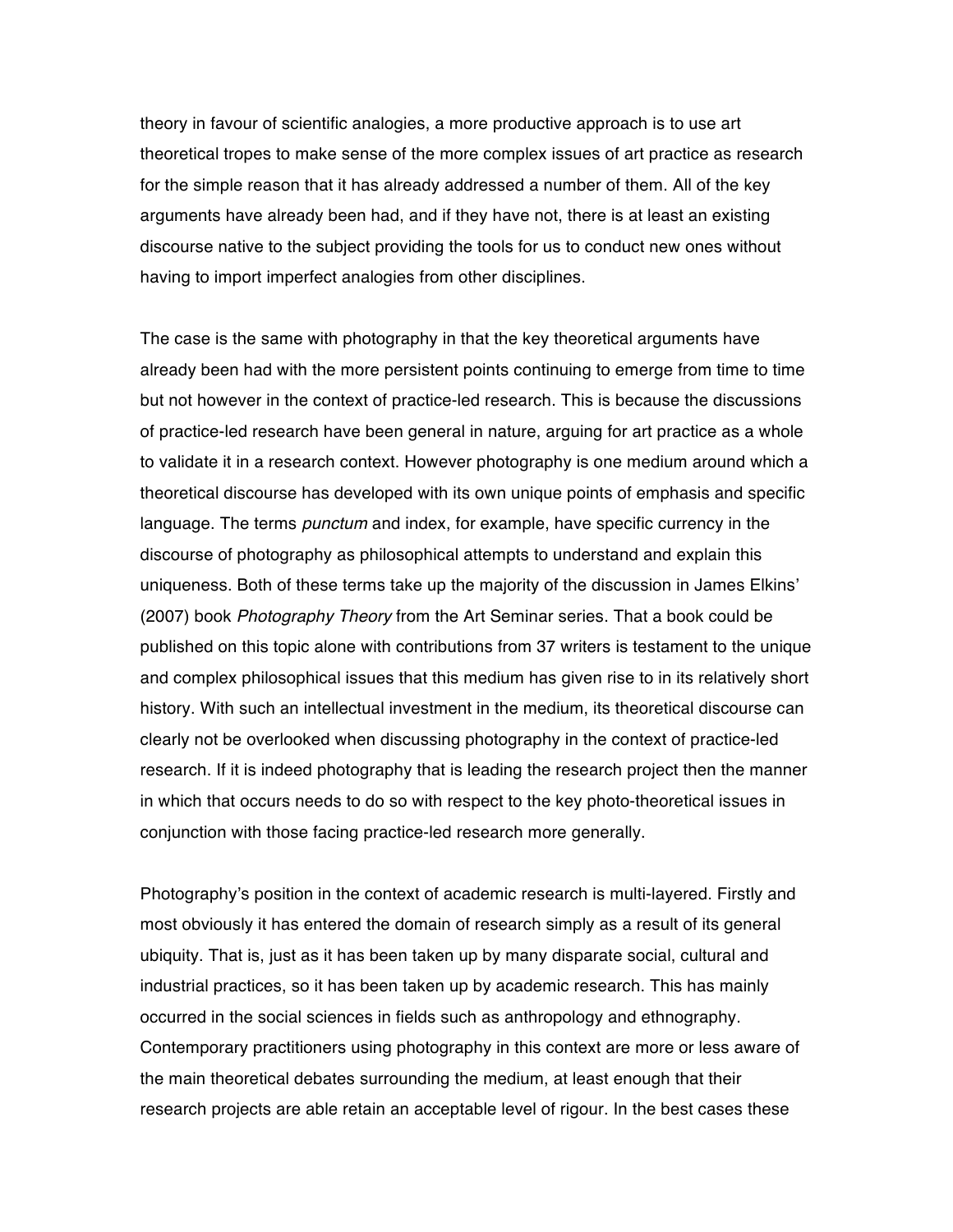complexities have in fact been incorporated into the project. Dona Schwarz (1989) has published an account of a research project undertaken in rural farm town in the USA where both taking photographs and looking at them formed the basis of the project. Importantly, the purpose of the article is to provide 'a theoretical foundation for using photography in qualitative research' (Schwarz, 1989, p.119) This approach has allowed Schwarz to think critically about her medium, recognizing that photographs are 'inherently ambiguous, their specifiable meanings emergent in the viewing process. This ambiguity is not a disadvantage or limitation; rather, the multiple meanings negotiated by viewers can be mined for the rich data they yield.' (Schwarz, 1989, p.122) This is a considered approach and does not make any assumptions as to the fixity of photographic meaning or pretentions as to the relationship of the process to 'nature'.

In the worst cases however, these assumptions about photography's perceived mechanical objectivity are redeployed as a convenient validation for the medium's use as a research methodology, as can be observed in the following example:

You may not agree with his/her (subjective) evaluation, but thanks to the objective nature of photographs you cannot deny its truthfulness; *"photographic images do not seem to be statements about the world so much as pieces of it"* (Sontag). In this sense, these pieces serve as pieces of evidence. Evidence, of course, is what every one is looking for. (Nordeman, 2007)

However there are more considered approaches coming from otherwise rigorous disciplines and research practices that still fall victim to the same assumptions. In a promisingly titled paper, "Poetry and Photography: An Exploration into Expressive/Creative Qualitative Research" Furman, Szto and Langer (2005) attempt to explore the possibilities for the creative practices of poetry and photography to function as research practices. In a transcribed conversation Furman asks Szto to explain why photography is research, Szto (2005, p.140) states:

By its very nature it is research, it is writing with light. Whether you are writing with words or with light, you are writing. You are presenting an illustration of the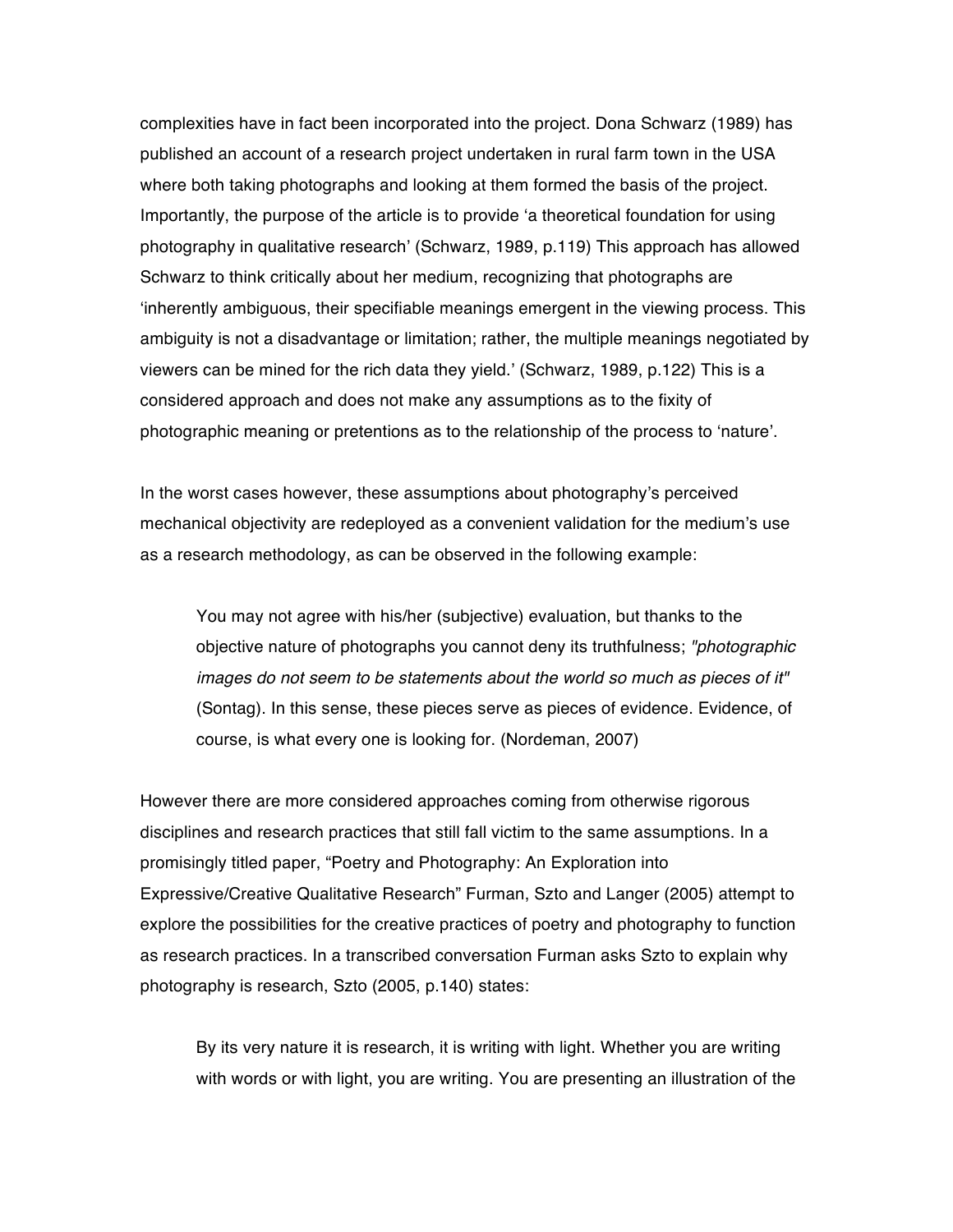world. Photography documents more accurately than statistics, it is a direct representation of reality.

In both examples there is an appeal to the "nature of photography" which is "objective" in the first instance and "writing with light" in the second. It is the later with which this paper is concerned as it trades on the familiar yet flawed theory that photography is an example of an indexical sign, that is, a sign caused by what it represents.

The concept that photography is a form of "writing with light", is essentially a metaphor derived from the Greek origins of the name of the medium – a common site of excavation when one seeks the essence or nature of photography. Obviously however, names are arbitrary and subject to any number of influences and preferences exercised by the person doing the naming. In the case of photography it was the scientist John Herschel whose name for Talbot's invention, a hybrid of the Greek *phos* for light and *graphie* for drawing or writing, was a clever yet logical extension of Talbot's concept of the *Pencil of Nature*, relying on the assumption that there was in fact some kind of writing or drawing going on in the photographic process. This association with writing has given rise to a high volume of figurative language based on the metaphor of inscription, to the point where it is seen less as a metaphor and more as a natural fact of the photographic process. A brief scan of a few of photography's key theoretical texts quickly turns up words such as 'footprint', 'fingerprint', 'palm print', 'Shroud of Turin', 'stencil', 'imprint', 'transfer', 'trace' and of course 'writing' and 'inscription' from writers as diverse as Susan Sontag, Roland Barthes, Rosalind Krauss, Andre Bazin, Christian Metz, William Mitchell and others. Where this figurative language ultimately points is to the pervasiveness of the inscription metaphor and its most popular manifestation, the index. It is not surprising then that it permeates through to the research practices that use photography.

Indexicality is seen to provide a link to the natural world, its latent objectivity equating its images with observational note taking (Collier and Collier, 1986, p 9; Szto, 2005, p.140). Marcus Banks' (2001) book *Visual Methods on Social Research* is considerate of contemporary theories of photography including the discussions around photographic truth (through Allan Sekula) and power relations (through Michel Foucault and John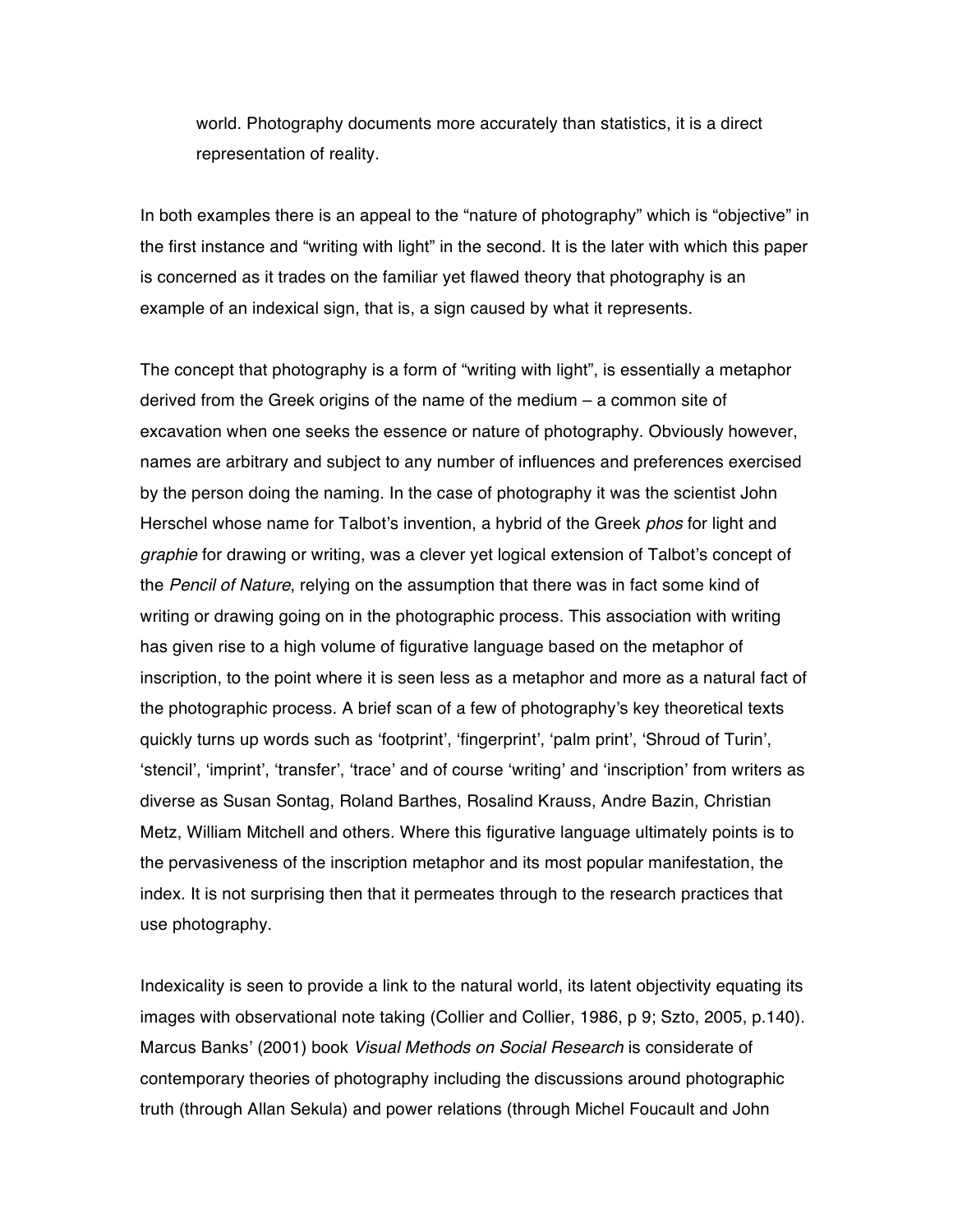Tagg), however, like many others, takes the idea of indexicality as a *fait accompli* of the photographic process:

The object and its representation are linked indexically in a photograph; light reflected from the object causes chemical changes on the surface of the film, subsequent manipulation in the dark room notwithstanding. (Banks, 2001, p.50)

While this is a relatively minor point in the context of the book it does formulate some of the basis for Banks' ideas about the general usefulness of photography for social research. Similarly, in John and Malcolm Collier's (1986) book *Visual Anthropology*, the exact term is not used but indexicality can nevertheless be identified as a guiding principle in their key concepts. While it is dated, *Visual Anthropology* remains one of the key foundational texts on the subject. It does deal with some of the pitfalls of subjective influence and selectivity in framing and image selection, however some of the key theoretical problems are overlooked in their general reasoning for the medium's appropriateness for research. The Colliers (1986, p.8) repeatedly praise the camera's 'impartial vision' resulting from its 'nature' as 'an optical process, not an art process.' They add that, 'its images were made by real light, as natural as a shadow cast by a hand, rubbings taken from stones, or animal tracks on the trail' (Collier and Collier, 1986, p.8) echoing almost to the letter the figurative language of photography's theorists. Rosalind Krauss (1981, p.26), one of the staunchest supporters of the photographic index describes it as follows, using no less than seven different metaphors:

For photography is an imprint or transfer off the real; it is a photochemically processed trace causally connected to that thing in the world to which it refers in a manner parallel to that of fingerprints or footprints or the rings of water that cold glasses leave on tables. The photograph is thus generically distinct from painting or sculpture or drawing. On the family tree of images it is closer to palm prints, death masks, the Shroud of Turin, or the tracks of gulls on beaches. For technically and semiologically speaking, drawings and paintings are icons, while photographs are indexes.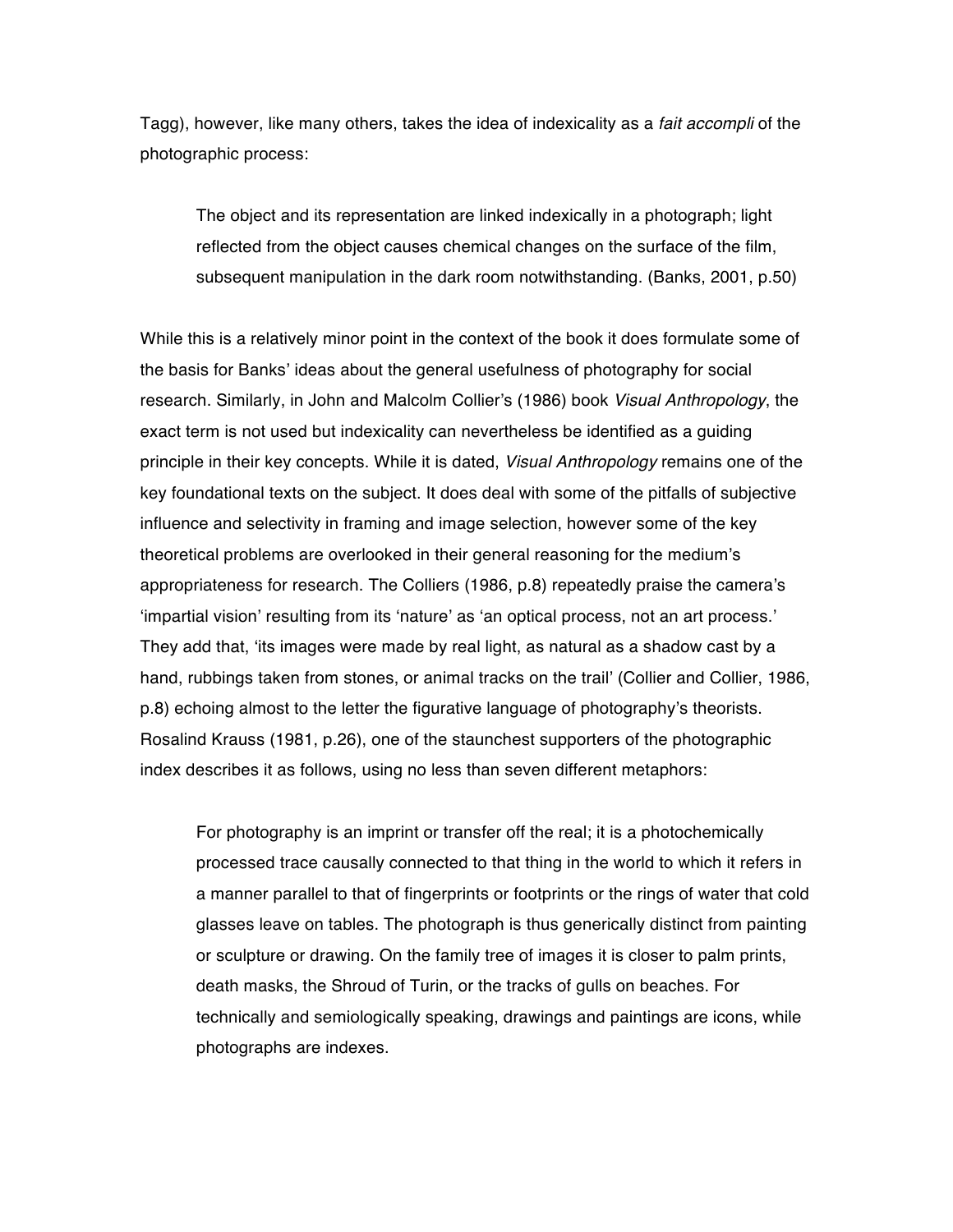The metaphorical similarity shows that what Krauss and the Colliers value about photography is the idea that the metaphor permits a connection to the natural world and therefore a uniqueness that distinguishes it from 'art'. However what it also shows is that when photography's nature is called upon to prove a theoretical point or justify its capacity for research, the same essential assumption that photography *naturally* involves some kind of inscription process, or that it is inherently indexical, emerges.

For this reason, when we look at the criticisms of the indexical theory of photography we will also uncover the weaknesses in the arguments for its appropriateness as a research methodology. This is not to say that photography itself is not appropriate as research, simply that the justifications for it are problematic. Joel Snyder and Neil Walsh Allen (1975) provided some early criticisms of the indexical theory of photography that they characterised as the 'mechanical model' of understanding the nature of photography. This model, they argue, is not an adequate way of understanding photography because of the optical, chemical, mechanical, environmental, not to mention emotional, cultural, political elements that factor into the production of the photograph (Snyder and Allen) They reject the idea that the photograph is a *passive recording* of some pre-existing image because the idea of physical trace cannot account for complex and *active* processes that *produce* a photographic image. This key distinction that photographs are productions rather than recordings not only problematises the theory of indexicality but also its traditional justification as a research methodology.

If we are then to consider photography's role as the primary research methodology as in a practice-led research project the need for a unique and prominent theoretical identity is made more clear. In discarding indexicality as a guiding principle on Snyder and Allen's (1975, p.159) basis that 'the way in which the picture is made has little to do with the way we normally interpret it', our focus shifts from the production of the image to the experience of viewing. This shift suits our purpose because, as has been shown by Estelle Barrett (2010, p.4) among others, the site of knowledge production in the creative arts research context is the work of art. In this case it is the photograph and as we have already established, it is experiential knowledge that we will gain from it through our physical engagement with it. These terms, 'experiential knowledge' and 'knowledge production', however, originate from the traditional research context and are possibly too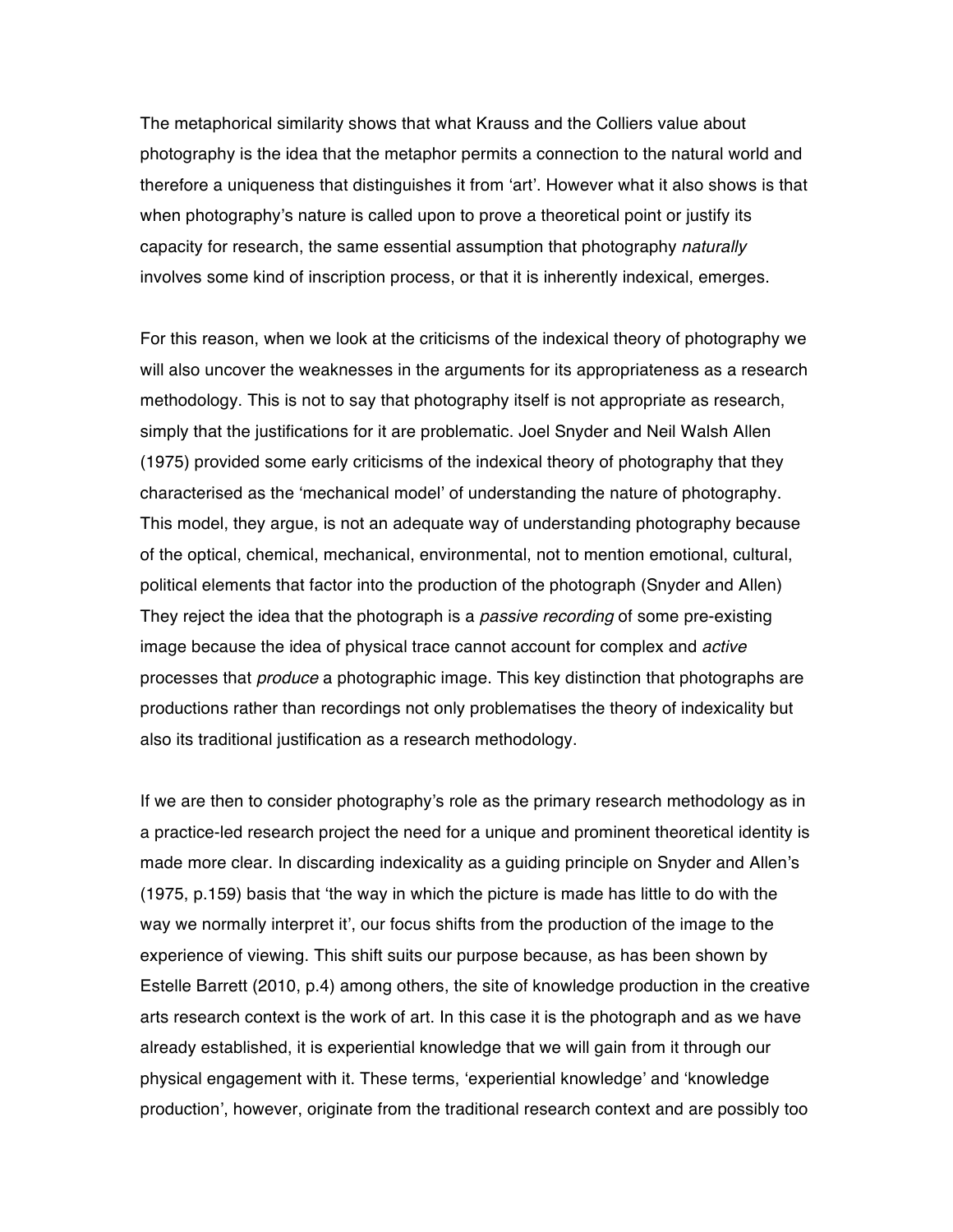general to communicate the exact nature of what it is we are experiencing when looking at a photograph. If we look to the literature on research for an answer we may find some useful terms and phrases coming from qualitative research, however these will still be unrelated to the specifics of photographic meaning. Instead the theory of photography offers a number of insights into this very issue. The most obvious would be Roland Barthes' (1981) idea of the *punctum*.

Barthes' emotive narrative in *Camera Lucida* offers this and some other unique linguistic characterisations for aspects of the photographic experience that may otherwise be inexpressible. This makes Barthes' work important for both the justification of photography as research but also in articulating the kind of knowledge we are likely to gain from the experience of it. Developed in an attempt to differentiate between the variety of responses Barthes himself had to different photographs, the *punctum* refers to that aspect of the photographic image that is difficult to locate and articulate but nevertheless is powerfully present for the viewer, experienced physically (Barthes, 1981, p.51). Barthes (1981, p.26–27) describes the *punctum* as 'this element which rises from the scene, shoots out of it like an arrow, and pierces me… A photograph's *punctum* is that accident which pricks me (but also bruises me, is poignant to me)'

Is this not the very reason we use visual means in the kind of research we do, Precisely because there are aspects to our experience of the world that cannot be communicated with words or numbers, which by their nature remain in the world of experience? Photography's ability to evoke a *punctal* response in its viewer is the most convincing reason for its justification as a research methodology. Barthes' ideas may initially seem overly emotive and unwieldy in a research context, however such criticisms were once levelled at qualitative research for their focus on these same things.

Photography has the capacity to evoke powerful responses in viewers and communicate a specific kind of knowledge. In terms of justifying this in a research context, there would be little gained in an argument for photography's intimate relationship to nature or its own 'nature' as the site of the inscribed trace of light, but plenty in being able to articulate precisely *how* photographs produce knowledge. There is a clear justification here for a closer relationship between practices and their theories in the context of practice-led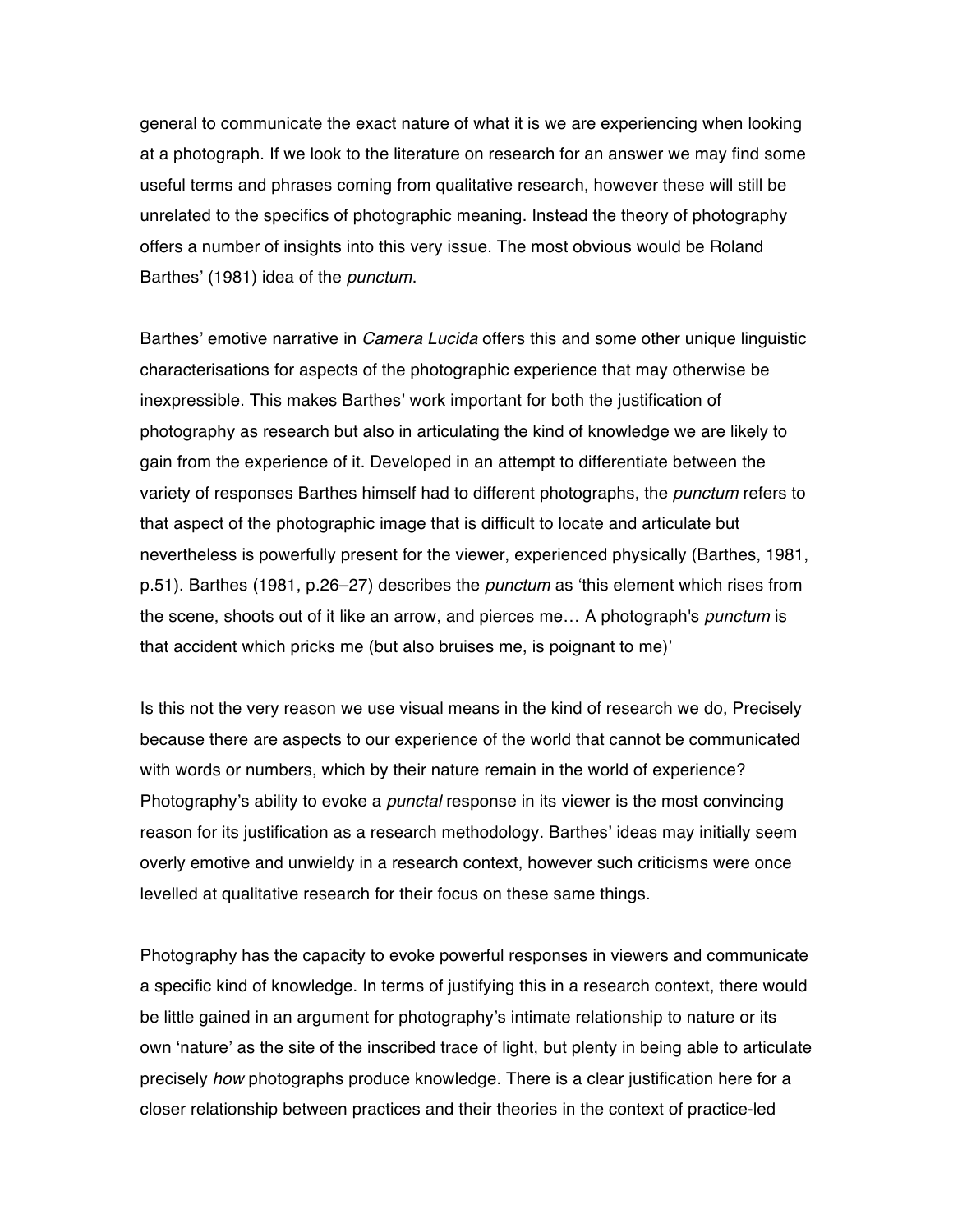research. This logical unity performs the task rendering restrictive analogies from other disciplines useless and strengthening the theoretical foundation of creative research practices by enabling the critical identification of embedded assumptions that may be present.